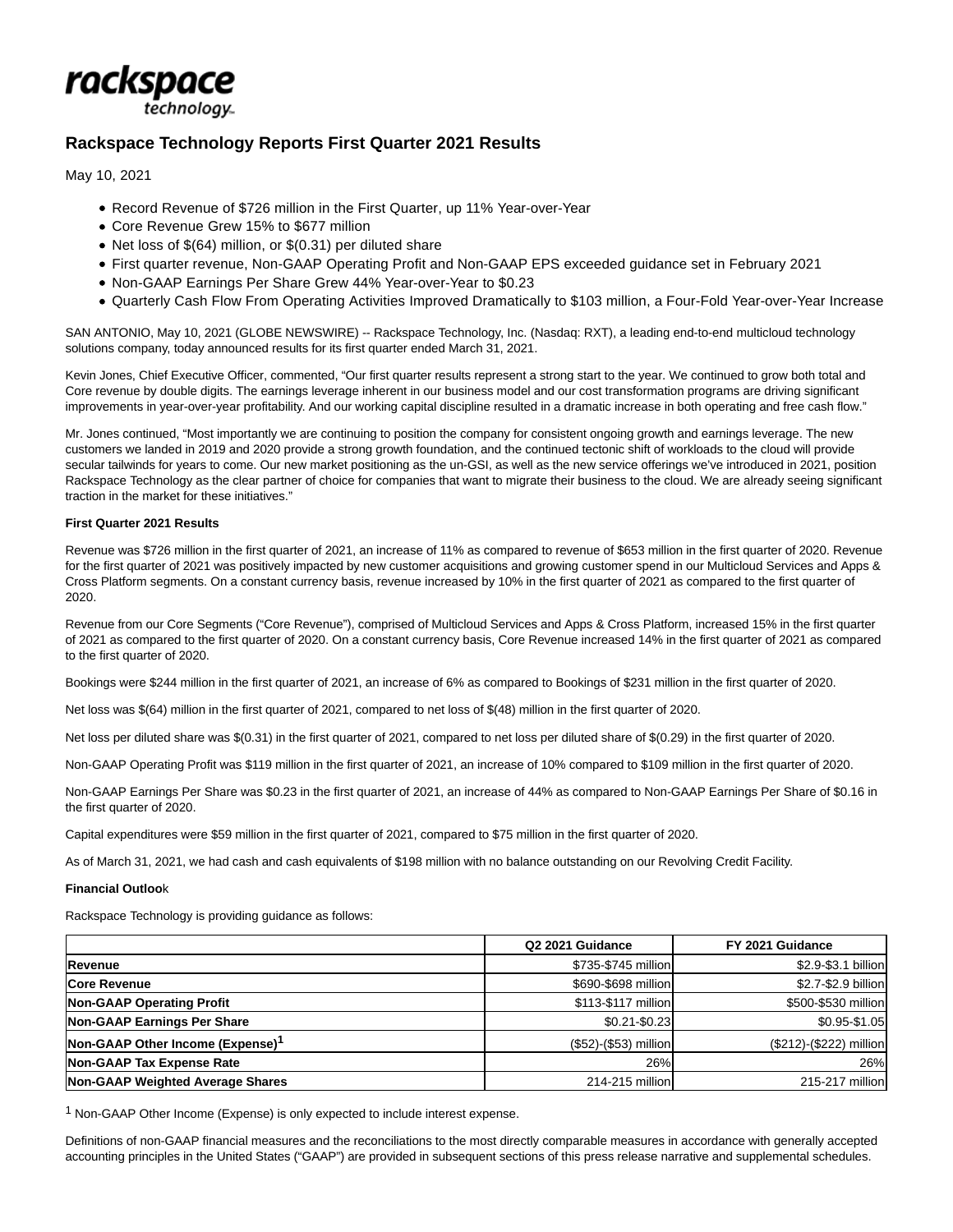Rackspace Technology has not reconciled Non-GAAP Operating Profit, Non-GAAP Earnings Per Share, Non-GAAP Other Income (Expense) or Non-GAAP Tax Expense Rate guidance to the most directly comparable GAAP measure because it does not provide guidance on GAAP net income (loss) or the reconciling items between these Non-GAAP measures and GAAP net income (loss) as a result of the uncertainty regarding, and the potential variability of, certain of these items, such as share-based compensation expense. Accordingly, a reconciliation of the non-GAAP financial measure guidance to the corresponding GAAP measure is not available without unreasonable effort. With respect to Non-GAAP Operating Profit, Non-GAAP Earnings Per Share, Non-GAAP Other Income (Expense) and Non-GAAP Tax Expense Rate guidance, adjustments in future periods are generally expected to be similar to the kinds of charges and costs excluded from these Non-GAAP measures in prior periods, but the impact of such adjustments could be significant.

# **Conference Call and Webcast**

Rackspace Technology will hold a conference call today, May 10, 2021, at 4:00pm CT / 5:00pm ET to discuss its first quarter 2021 results. Interested parties may access the conference call live over the phone by dialing 1-877-300-8521 (domestic) or 1-412-317-6026 (international) and requesting the Rackspace Technology First Quarter 2021 Earnings Conference Call. A live webcast of the call will be available on Rackspace Technology's website at [https://ir.rackspace.com/news-and-events/events-and-presentations.](https://www.globenewswire.com/Tracker?data=CENpbR_7tRoyd2_f7ePT1IX8dLv7EXWtvcH2mpPUkRmf8B_zojrWuSz8ylN7mxEjo-rZstODg52RFQkK7ZY84DwfGcYEWss2leYhIcWqyvhVti04phdXZ6mQRZBE4yPfD5FlP_cRaJyb8Y70ejh1MUs8wKsFTPElsOTJAconGAwXukTeK_Ni7HOf2Zik9qJOkIizmNugNz4wP_6RpzSxyw==) An audio replay of the conference call will be available approximately three hours after the conference call until 11:59 pm ET on May 24, 2021, and can be accessed by dialing 1-844-512-2921 (domestic) or 1-412-317-6671 (international) and providing the passcode 10155750.

## **About Rackspace Technology**

Rackspace Technology is a leading end-to-end multicloud technology services company. We design, build and operate our customers' cloud environments across all major technology platforms, irrespective of technology stack or deployment model. We partner with our customers at every stage of their cloud journey, enabling them to modernize applications, build new products and adopt innovative technologies.

# **Forward-looking Statements**

Rackspace Technology has made statements in this press release and other reports, filings, and other public written and verbal announcements that are forward-looking and therefore subject to risks and uncertainties. All statements, other than statements of historical fact, included in this document are, or could be, "forward-looking statements" within the meaning of the Private Securities Litigation Reform Act of 1995 and are made in reliance on the safe harbor protections provided thereunder. These forward-looking statements relate to anticipated financial performance, management's plans and objectives for future operations, business prospects, outcome of regulatory proceedings, market conditions, our ability to successfully respond to the challenges posed by the COVID-19 pandemic, and other matters. Any forward-looking statement made in this presentation speaks only as of the date on which it is made. We undertake no obligation to publicly update or revise any forward- looking statement, whether as a result of new information, future developments or otherwise. Forward-looking statements can be identified by various words such as "expects," "intends," "will," "anticipates," "believes," "confident," "continue," "propose," "seeks," "could," "may," "should," "estimates," "forecasts," "might," "goals," "objectives," "targets," "planned," "projects," and similar expressions. These forward-looking statements are based on management's current beliefs and assumptions and on information currently available to management. Rackspace Technology cautions that these statements are subject to risks and uncertainties, many of which are outside of our control, and could cause future events or results to be materially different from those stated or implied in this document, including among others, risk factors that are described in Rackspace Technology, Inc.'s Annual Reports on Form 10-K, Quarterly Reports on Form 10-Q, Current Reports on Form 8-K, and other filings with the Securities and Exchange Commission, including the sections entitled "Risk Factors" and "Management's Discussion and Analysis of Financial Condition and Results of Operations" contained therein.

# **Non-GAAP Financial Measures**

This press release includes several non-GAAP financial measures such as constant currency revenue, Non-GAAP Gross Profit, Non-GAAP Net Income (Loss), Non-GAAP Operating Profit, Adjusted EBITDA and Non-GAAP Earnings Per Share ("EPS"). These non-GAAP financial measures exclude the impact of certain costs, losses and gains that are required to be included in our profit and loss measures under GAAP. Although we believe these measures are useful to investors and analysts for the same reasons they are useful to management, as described in the accompanying pages, these measures are not a substitute for, or superior to, GAAP financial measures or disclosures. Other companies may calculate similarly-titled non-GAAP measures differently, limiting their usefulness as comparative measures. We have reconciled each of these non-GAAP measures to the applicable most comparable GAAP measure in the accompanying pages.

# **IR Contact**

Joe Crivelli Rackspace Technology Investor Relations [ir@rackspace.com](https://www.globenewswire.com/Tracker?data=khjqlY6yRDwcdmPF7kDIaccVQBHu4YCzpa94sfaJ9q2zHTdpdprHBPgIEly7Z48lisyo3zFCpaXtAesjybjf8A==)

**PR Contact**

Natalie Silva Rackspace Technology Corporate Communications [publicrelations@rackspace.com](https://www.globenewswire.com/Tracker?data=E1YMafnvy_PncWSzhPNNqu2Fdoy4Fbqn9AWwdJf-eDOQXF2paTxzRamAiBoQBIofjaRTWnQ9Afa-01W2zlHRlDncXK1z17P19ykDnh7raIwqLUphAwFnzE-O5SzMny4P)

#### **RACKSPACE TECHNOLOGY, INC. CONSOLIDATED RESULTS OF OPERATIONS (Unaudited)**

|                                            |  | Three Months Ended March 31, |            | Year-Over-Year<br>Comparison |         |            |      |        |        |  |
|--------------------------------------------|--|------------------------------|------------|------------------------------|---------|------------|------|--------|--------|--|
|                                            |  | 2020                         |            |                              |         |            | 2021 |        |        |  |
|                                            |  |                              | %          |                              |         | %          |      |        | %      |  |
| (In millions, except % and per share data) |  | Amount                       |            | Amount                       |         | Revenue    |      | Amount | Change |  |
| Revenue                                    |  | 652.7                        | 100.0%     |                              | 725.9   | 100.0%     |      | 73.2   | 11.2%  |  |
| Cost of revenue                            |  | (403.4)                      | $(61.8)\%$ |                              | (490.6) | $(67.6)$ % |      | (87.2) | 21.6%  |  |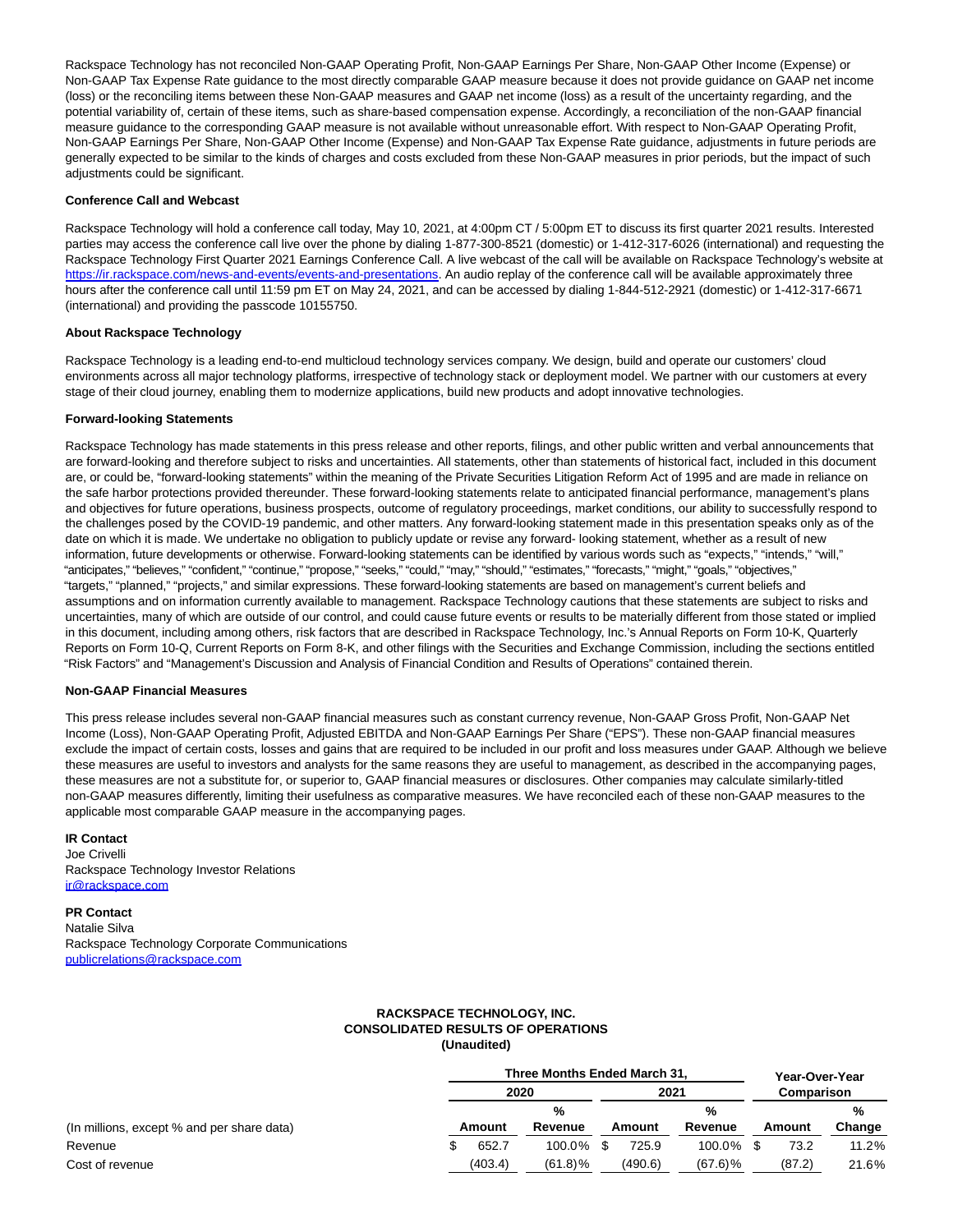| Gross profit                                   | 249.3        | 38.2%      | 235.3        | 32.4%      | (14.0)       | $(5.6)$ % |
|------------------------------------------------|--------------|------------|--------------|------------|--------------|-----------|
| Selling, general and administrative expenses   | (227.8)      | $(34.9)\%$ | (231.0)      | $(31.8)\%$ | (3.2)        | 1.4%      |
| Gain on sale of land                           |              | $-\%$      | 19.9         | 2.7%       | 19.9         | 100.0%    |
| Income from operations                         | 21.5         | 3.3%       | 24.2         | 3.3%       | 2.7          | 12.6%     |
| Other income (expense):                        |              |            |              |            |              |           |
| Interest expense                               | (72.0)       | $(11.0)\%$ | (52.6)       | $(7.2)\%$  | 19.4         | (26.9)%   |
| Loss on investments, net                       | (0.1)        | $(0.0)$ %  | (3.7)        | $(0.5)$ %  | (3.6)        | <b>NM</b> |
| Debt modification and extinguishment costs     |              | $-\%$      | (37.0)       | (5.1)%     | (37.0)       | 100.0%    |
| Other expense, net                             | (0.6)        | $(0.1)$ %  | (1.8)        | (0.3)%     | (1.2)        | 200.0%    |
| Total other income (expense)                   | (72.7)       | $(11.1)\%$ | (95.1)       | (13.1)%    | (22.4)       | 30.8%     |
| Loss before income taxes                       | (51.2)       | (7.8)%     | (70.9)       | (9.8)%     | (19.7)       | 38.5%     |
| Benefit for income taxes                       | 3.0          | 0.5%       | 6.9          | $0.9\%$    | 3.9          | 130.0%    |
| Net loss                                       | (48.2)       | (7.4)%     | \$<br>(64.0) | $(8.8)$ %  | \$<br>(15.8) | 32.8%     |
| Net loss per share:                            |              |            |              |            |              |           |
| Basic and diluted                              | \$<br>(0.29) |            | \$<br>(0.31) |            |              |           |
| Weighted average number of shares outstanding: |              |            |              |            |              |           |
| Basic and diluted                              | 165.4        |            | 204.6        |            |              |           |

NM = not meaningful.

#### **RACKSPACE TECHNOLOGY, INC. CONSOLIDATED BALANCE SHEETS (Unaudited)**

| (In millions, except per share data)                                                                   |    | December 31,<br>2020 |     | March 31,<br>2021 |  |
|--------------------------------------------------------------------------------------------------------|----|----------------------|-----|-------------------|--|
| <b>ASSETS</b>                                                                                          |    |                      |     |                   |  |
| Current assets:                                                                                        |    |                      |     |                   |  |
| Cash and cash equivalents                                                                              | \$ | 104.7                | -\$ | 198.4             |  |
| Accounts receivable, net of allowance for doubtful accounts and accrued customer credits of \$28.3 and |    |                      |     |                   |  |
| \$24.0, respectively                                                                                   |    | 483.0                |     | 488.8             |  |
| Prepaid expenses                                                                                       |    | 123.8                |     | 94.2              |  |
| Other current assets                                                                                   |    | 47.0                 |     | 65.5              |  |
| Total current assets                                                                                   |    | 758.5                |     | 846.9             |  |
| Property, equipment and software, net                                                                  |    | 884.6                |     | 870.7             |  |
| Goodwill, net                                                                                          |    | 2,761.1              |     | 2,763.5           |  |
| Intangible assets, net                                                                                 |    | 1,646.3              |     | 1,600.4           |  |
| Operating right-of-use assets                                                                          |    | 171.1                |     | 164.9             |  |
| Other non-current assets                                                                               |    | 156.2                |     | 171.5             |  |
| <b>Total assets</b>                                                                                    | \$ | 6,377.8              | \$  | 6,417.9           |  |
| <b>LIABILITIES AND STOCKHOLDERS' EQUITY</b>                                                            |    |                      |     |                   |  |
| <b>Current liabilities:</b>                                                                            |    |                      |     |                   |  |
| Accounts payable and accrued expenses                                                                  | \$ | 285.4                | \$  | 323.1             |  |
| Accrued compensation and benefits                                                                      |    | 110.6                |     | 75.8              |  |
| Deferred revenue                                                                                       |    | 76.7                 |     | 89.0              |  |
| Debt                                                                                                   |    | 43.4                 |     | 27.0              |  |
| Accrued interest                                                                                       |    | 26.5                 |     | 28.2              |  |
| Operating lease liabilities                                                                            |    | 62.2                 |     | 62.3              |  |
| Finance lease liabilities                                                                              |    | 40.7                 |     | 47.6              |  |
| Financing obligations                                                                                  |    | 48.8                 |     | 47.3              |  |
| Other current liabilities                                                                              |    | 47.9                 |     | 57.5              |  |
| <b>Total current liabilities</b>                                                                       |    | 742.2                |     | 757.8             |  |
| Non-current liabilities:                                                                               |    |                      |     |                   |  |
| Debt                                                                                                   |    | 3,319.3              |     | 3,368.7           |  |
| Operating lease liabilities                                                                            |    | 118.2                |     | 111.6             |  |
| Finance lease liabilities                                                                              |    | 358.1                |     | 357.5             |  |
| Financing obligations                                                                                  |    | 74.1                 |     | 64.2              |  |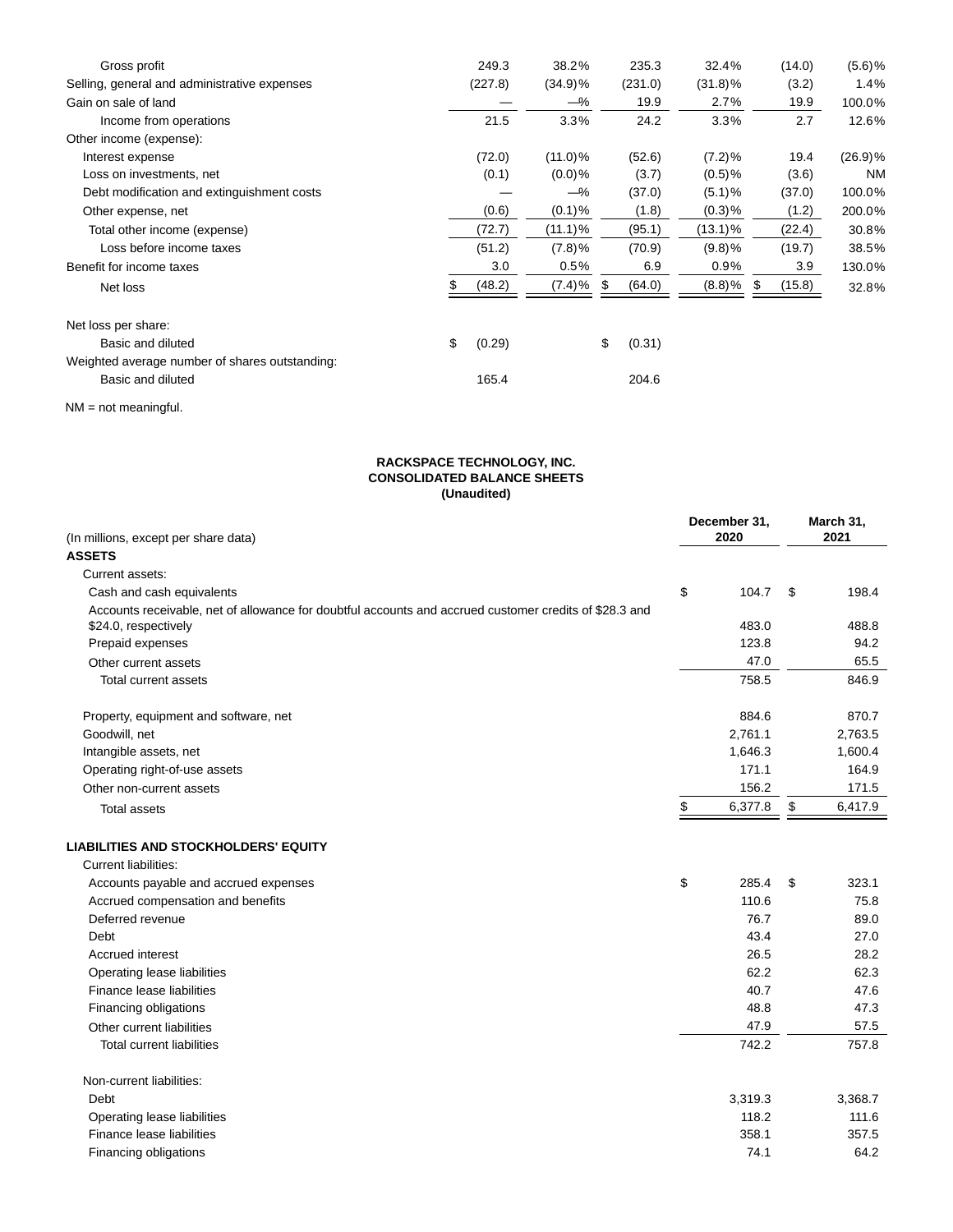| Deferred income taxes                                                                                  | 236.7   | 231.5     |
|--------------------------------------------------------------------------------------------------------|---------|-----------|
| Other non-current liabilities                                                                          | 145.5   | 151.4     |
| <b>Total liabilities</b>                                                                               | 4,994.1 | 5,042.7   |
| <b>Commitments and Contingencies</b>                                                                   |         |           |
| Stockholders' equity:                                                                                  |         |           |
| Preferred stock, \$0.01 par value per share: 5.0 shares authorized; no shares issued or outstanding    |         |           |
| Common stock, \$0.01 par value per share: 1,495.0 shares authorized; 201.8 and 207.0 shares issued and |         |           |
| outstanding, respectively                                                                              | 2.0     | 2.1       |
| Additional paid-in capital                                                                             | 2,363.6 | 2,402.6   |
| Accumulated other comprehensive loss                                                                   | (18.6)  | (2.2)     |
| Accumulated deficit                                                                                    | (963.3) | (1,027.3) |
| Total stockholders' equity                                                                             | 1,383.7 | 1,375.2   |
| Total liabilities and stockholders' equity                                                             | 6.377.8 | 6.417.9   |

# **RACKSPACE TECHNOLOGY, INC. CONSOLIDATED STATEMENTS OF CASH FLOWS (Unaudited)**

| 2020<br>2021<br>(In millions)<br>\$<br>Net loss<br>$(48.2)$ \$<br>(64.0)<br>Adjustments to reconcile net loss to net cash provided by operating activities:<br>121.3<br>108.5<br>Depreciation and amortization<br>17.1<br>Amortization of operating right-of-use assets<br>15.9<br>Deferred income taxes<br>(5.8)<br>(11.1)<br>Share-based compensation expense<br>7.5<br>17.2<br>Gain on sale of land<br>(19.9)<br>Debt modification and extinguishment costs<br>37.0<br>5.2<br>Unrealized loss on derivative contracts<br>0.7<br>0.1<br>3.7<br>Loss on investments, net<br>Provision for bad debts and accrued customer credits<br>2.6<br>(2.7)<br>Amortization of debt issuance costs and debt discount<br>4.6<br>2.7<br>Other operating activities<br>(0.8)<br>(0.4)<br>Changes in operating assets and liabilities:<br>Accounts receivable<br>(34.1)<br>(2.6)<br>(1.7)<br>24.7<br>Prepaid expenses and other current assets<br>Accounts payable, accrued expenses, and other current liabilities<br>(32.3)<br>(7.8)<br>Deferred revenue<br>3.0<br>11.5<br>(15.3)<br>Operating lease liabilities<br>(16.1)<br>6.1<br>1.4<br>Other non-current assets and liabilities<br>103.2<br>24.8<br>Net cash provided by operating activities<br>Purchases of property, equipment and software<br>(34.4)<br>(36.9)<br>31.3<br>Proceeds from sale of land<br>2.0<br>1.3<br>Other investing activities<br>Net cash used in investing activities<br>(32.4)<br>(4.3)<br>Proceeds from employee stock plans<br>21.7<br>295.0<br>2,838.5<br>Proceeds from borrowings under long-term debt arrangements<br>(2,810.6)<br>Payments on long-term debt<br>(252.2)<br>(0.7)<br>Payments for debt issuance costs<br>(32.3)<br>Principal payments of finance lease liabilities<br>(2.4)<br>(10.5) |                                             |      | Three Months Ended March 31, |
|------------------------------------------------------------------------------------------------------------------------------------------------------------------------------------------------------------------------------------------------------------------------------------------------------------------------------------------------------------------------------------------------------------------------------------------------------------------------------------------------------------------------------------------------------------------------------------------------------------------------------------------------------------------------------------------------------------------------------------------------------------------------------------------------------------------------------------------------------------------------------------------------------------------------------------------------------------------------------------------------------------------------------------------------------------------------------------------------------------------------------------------------------------------------------------------------------------------------------------------------------------------------------------------------------------------------------------------------------------------------------------------------------------------------------------------------------------------------------------------------------------------------------------------------------------------------------------------------------------------------------------------------------------------------------------------------------------------------------------------------------------------------------|---------------------------------------------|------|------------------------------|
|                                                                                                                                                                                                                                                                                                                                                                                                                                                                                                                                                                                                                                                                                                                                                                                                                                                                                                                                                                                                                                                                                                                                                                                                                                                                                                                                                                                                                                                                                                                                                                                                                                                                                                                                                                              |                                             |      |                              |
|                                                                                                                                                                                                                                                                                                                                                                                                                                                                                                                                                                                                                                                                                                                                                                                                                                                                                                                                                                                                                                                                                                                                                                                                                                                                                                                                                                                                                                                                                                                                                                                                                                                                                                                                                                              | <b>Cash Flows From Operating Activities</b> |      |                              |
|                                                                                                                                                                                                                                                                                                                                                                                                                                                                                                                                                                                                                                                                                                                                                                                                                                                                                                                                                                                                                                                                                                                                                                                                                                                                                                                                                                                                                                                                                                                                                                                                                                                                                                                                                                              |                                             |      |                              |
|                                                                                                                                                                                                                                                                                                                                                                                                                                                                                                                                                                                                                                                                                                                                                                                                                                                                                                                                                                                                                                                                                                                                                                                                                                                                                                                                                                                                                                                                                                                                                                                                                                                                                                                                                                              |                                             |      |                              |
|                                                                                                                                                                                                                                                                                                                                                                                                                                                                                                                                                                                                                                                                                                                                                                                                                                                                                                                                                                                                                                                                                                                                                                                                                                                                                                                                                                                                                                                                                                                                                                                                                                                                                                                                                                              |                                             |      |                              |
|                                                                                                                                                                                                                                                                                                                                                                                                                                                                                                                                                                                                                                                                                                                                                                                                                                                                                                                                                                                                                                                                                                                                                                                                                                                                                                                                                                                                                                                                                                                                                                                                                                                                                                                                                                              |                                             |      |                              |
|                                                                                                                                                                                                                                                                                                                                                                                                                                                                                                                                                                                                                                                                                                                                                                                                                                                                                                                                                                                                                                                                                                                                                                                                                                                                                                                                                                                                                                                                                                                                                                                                                                                                                                                                                                              |                                             |      |                              |
|                                                                                                                                                                                                                                                                                                                                                                                                                                                                                                                                                                                                                                                                                                                                                                                                                                                                                                                                                                                                                                                                                                                                                                                                                                                                                                                                                                                                                                                                                                                                                                                                                                                                                                                                                                              |                                             |      |                              |
|                                                                                                                                                                                                                                                                                                                                                                                                                                                                                                                                                                                                                                                                                                                                                                                                                                                                                                                                                                                                                                                                                                                                                                                                                                                                                                                                                                                                                                                                                                                                                                                                                                                                                                                                                                              |                                             |      |                              |
|                                                                                                                                                                                                                                                                                                                                                                                                                                                                                                                                                                                                                                                                                                                                                                                                                                                                                                                                                                                                                                                                                                                                                                                                                                                                                                                                                                                                                                                                                                                                                                                                                                                                                                                                                                              |                                             |      |                              |
|                                                                                                                                                                                                                                                                                                                                                                                                                                                                                                                                                                                                                                                                                                                                                                                                                                                                                                                                                                                                                                                                                                                                                                                                                                                                                                                                                                                                                                                                                                                                                                                                                                                                                                                                                                              |                                             |      |                              |
|                                                                                                                                                                                                                                                                                                                                                                                                                                                                                                                                                                                                                                                                                                                                                                                                                                                                                                                                                                                                                                                                                                                                                                                                                                                                                                                                                                                                                                                                                                                                                                                                                                                                                                                                                                              |                                             |      |                              |
|                                                                                                                                                                                                                                                                                                                                                                                                                                                                                                                                                                                                                                                                                                                                                                                                                                                                                                                                                                                                                                                                                                                                                                                                                                                                                                                                                                                                                                                                                                                                                                                                                                                                                                                                                                              |                                             |      |                              |
|                                                                                                                                                                                                                                                                                                                                                                                                                                                                                                                                                                                                                                                                                                                                                                                                                                                                                                                                                                                                                                                                                                                                                                                                                                                                                                                                                                                                                                                                                                                                                                                                                                                                                                                                                                              |                                             |      |                              |
|                                                                                                                                                                                                                                                                                                                                                                                                                                                                                                                                                                                                                                                                                                                                                                                                                                                                                                                                                                                                                                                                                                                                                                                                                                                                                                                                                                                                                                                                                                                                                                                                                                                                                                                                                                              |                                             |      |                              |
|                                                                                                                                                                                                                                                                                                                                                                                                                                                                                                                                                                                                                                                                                                                                                                                                                                                                                                                                                                                                                                                                                                                                                                                                                                                                                                                                                                                                                                                                                                                                                                                                                                                                                                                                                                              |                                             |      |                              |
|                                                                                                                                                                                                                                                                                                                                                                                                                                                                                                                                                                                                                                                                                                                                                                                                                                                                                                                                                                                                                                                                                                                                                                                                                                                                                                                                                                                                                                                                                                                                                                                                                                                                                                                                                                              |                                             |      |                              |
|                                                                                                                                                                                                                                                                                                                                                                                                                                                                                                                                                                                                                                                                                                                                                                                                                                                                                                                                                                                                                                                                                                                                                                                                                                                                                                                                                                                                                                                                                                                                                                                                                                                                                                                                                                              |                                             |      |                              |
|                                                                                                                                                                                                                                                                                                                                                                                                                                                                                                                                                                                                                                                                                                                                                                                                                                                                                                                                                                                                                                                                                                                                                                                                                                                                                                                                                                                                                                                                                                                                                                                                                                                                                                                                                                              |                                             |      |                              |
|                                                                                                                                                                                                                                                                                                                                                                                                                                                                                                                                                                                                                                                                                                                                                                                                                                                                                                                                                                                                                                                                                                                                                                                                                                                                                                                                                                                                                                                                                                                                                                                                                                                                                                                                                                              |                                             |      |                              |
|                                                                                                                                                                                                                                                                                                                                                                                                                                                                                                                                                                                                                                                                                                                                                                                                                                                                                                                                                                                                                                                                                                                                                                                                                                                                                                                                                                                                                                                                                                                                                                                                                                                                                                                                                                              |                                             |      |                              |
|                                                                                                                                                                                                                                                                                                                                                                                                                                                                                                                                                                                                                                                                                                                                                                                                                                                                                                                                                                                                                                                                                                                                                                                                                                                                                                                                                                                                                                                                                                                                                                                                                                                                                                                                                                              |                                             |      |                              |
|                                                                                                                                                                                                                                                                                                                                                                                                                                                                                                                                                                                                                                                                                                                                                                                                                                                                                                                                                                                                                                                                                                                                                                                                                                                                                                                                                                                                                                                                                                                                                                                                                                                                                                                                                                              |                                             |      |                              |
|                                                                                                                                                                                                                                                                                                                                                                                                                                                                                                                                                                                                                                                                                                                                                                                                                                                                                                                                                                                                                                                                                                                                                                                                                                                                                                                                                                                                                                                                                                                                                                                                                                                                                                                                                                              | <b>Cash Flows From Investing Activities</b> |      |                              |
|                                                                                                                                                                                                                                                                                                                                                                                                                                                                                                                                                                                                                                                                                                                                                                                                                                                                                                                                                                                                                                                                                                                                                                                                                                                                                                                                                                                                                                                                                                                                                                                                                                                                                                                                                                              |                                             |      |                              |
|                                                                                                                                                                                                                                                                                                                                                                                                                                                                                                                                                                                                                                                                                                                                                                                                                                                                                                                                                                                                                                                                                                                                                                                                                                                                                                                                                                                                                                                                                                                                                                                                                                                                                                                                                                              |                                             |      |                              |
|                                                                                                                                                                                                                                                                                                                                                                                                                                                                                                                                                                                                                                                                                                                                                                                                                                                                                                                                                                                                                                                                                                                                                                                                                                                                                                                                                                                                                                                                                                                                                                                                                                                                                                                                                                              |                                             |      |                              |
|                                                                                                                                                                                                                                                                                                                                                                                                                                                                                                                                                                                                                                                                                                                                                                                                                                                                                                                                                                                                                                                                                                                                                                                                                                                                                                                                                                                                                                                                                                                                                                                                                                                                                                                                                                              |                                             |      |                              |
|                                                                                                                                                                                                                                                                                                                                                                                                                                                                                                                                                                                                                                                                                                                                                                                                                                                                                                                                                                                                                                                                                                                                                                                                                                                                                                                                                                                                                                                                                                                                                                                                                                                                                                                                                                              | <b>Cash Flows From Financing Activities</b> |      |                              |
|                                                                                                                                                                                                                                                                                                                                                                                                                                                                                                                                                                                                                                                                                                                                                                                                                                                                                                                                                                                                                                                                                                                                                                                                                                                                                                                                                                                                                                                                                                                                                                                                                                                                                                                                                                              |                                             |      |                              |
|                                                                                                                                                                                                                                                                                                                                                                                                                                                                                                                                                                                                                                                                                                                                                                                                                                                                                                                                                                                                                                                                                                                                                                                                                                                                                                                                                                                                                                                                                                                                                                                                                                                                                                                                                                              |                                             |      |                              |
|                                                                                                                                                                                                                                                                                                                                                                                                                                                                                                                                                                                                                                                                                                                                                                                                                                                                                                                                                                                                                                                                                                                                                                                                                                                                                                                                                                                                                                                                                                                                                                                                                                                                                                                                                                              |                                             |      |                              |
|                                                                                                                                                                                                                                                                                                                                                                                                                                                                                                                                                                                                                                                                                                                                                                                                                                                                                                                                                                                                                                                                                                                                                                                                                                                                                                                                                                                                                                                                                                                                                                                                                                                                                                                                                                              |                                             |      |                              |
|                                                                                                                                                                                                                                                                                                                                                                                                                                                                                                                                                                                                                                                                                                                                                                                                                                                                                                                                                                                                                                                                                                                                                                                                                                                                                                                                                                                                                                                                                                                                                                                                                                                                                                                                                                              |                                             |      |                              |
|                                                                                                                                                                                                                                                                                                                                                                                                                                                                                                                                                                                                                                                                                                                                                                                                                                                                                                                                                                                                                                                                                                                                                                                                                                                                                                                                                                                                                                                                                                                                                                                                                                                                                                                                                                              | Proceeds from financing obligations         | 20.9 |                              |
| (10.0)<br>(11.3)<br>Principal payments of financing obligations                                                                                                                                                                                                                                                                                                                                                                                                                                                                                                                                                                                                                                                                                                                                                                                                                                                                                                                                                                                                                                                                                                                                                                                                                                                                                                                                                                                                                                                                                                                                                                                                                                                                                                              |                                             |      |                              |
| Net cash provided by (used in) financing activities<br>50.6<br>(4.5)                                                                                                                                                                                                                                                                                                                                                                                                                                                                                                                                                                                                                                                                                                                                                                                                                                                                                                                                                                                                                                                                                                                                                                                                                                                                                                                                                                                                                                                                                                                                                                                                                                                                                                         |                                             |      |                              |
| (0.7)<br>(1.6)<br>Effect of exchange rate changes on cash, cash equivalents, and restricted cash                                                                                                                                                                                                                                                                                                                                                                                                                                                                                                                                                                                                                                                                                                                                                                                                                                                                                                                                                                                                                                                                                                                                                                                                                                                                                                                                                                                                                                                                                                                                                                                                                                                                             |                                             |      |                              |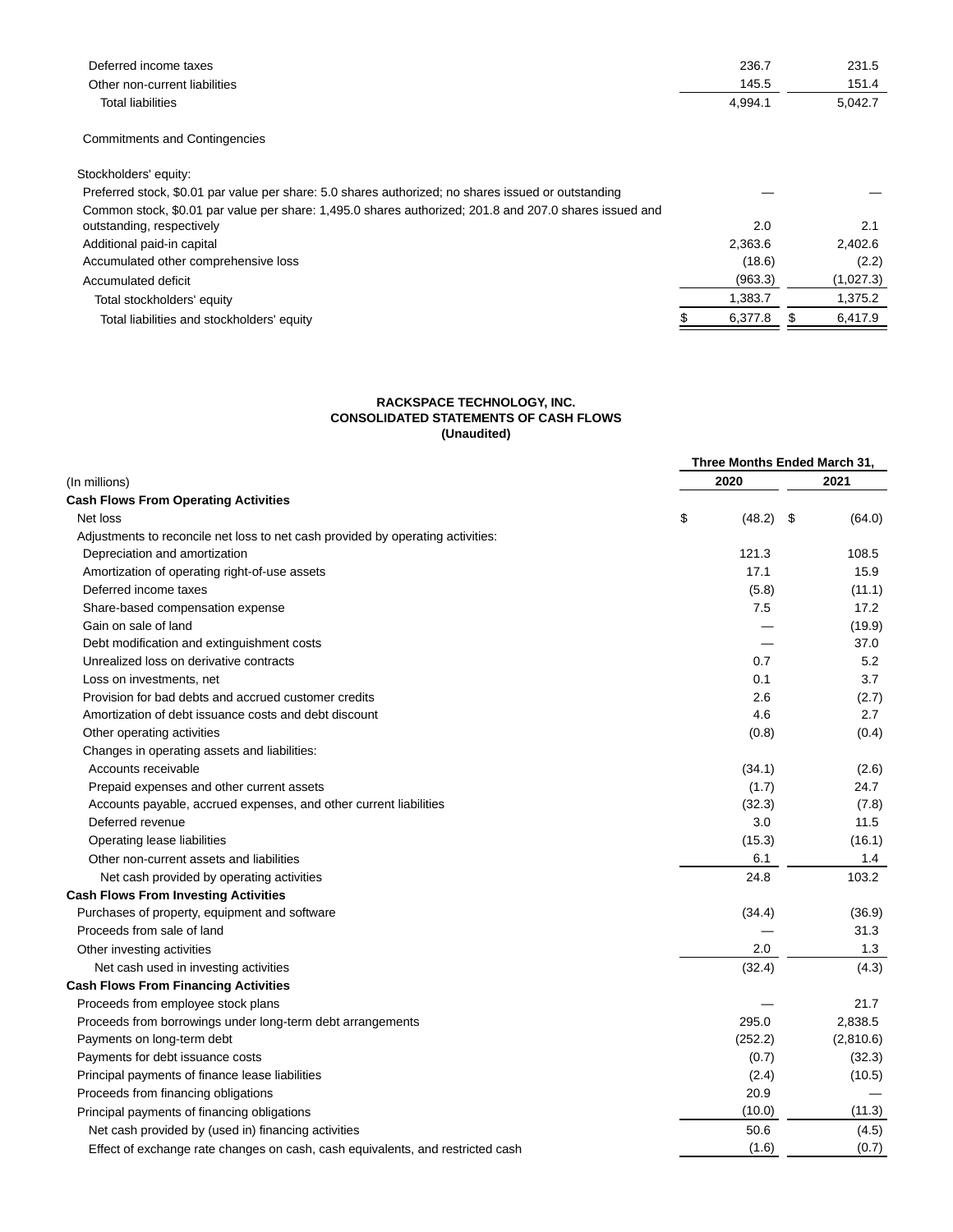| Increase in cash, cash equivalents, and restricted cash                  | 41.4       | 93.7       |
|--------------------------------------------------------------------------|------------|------------|
| Cash, cash equivalents, and restricted cash at beginning of period       | 87.1       | 108.1      |
| Cash, cash equivalents, and restricted cash at end of period             | 128.5      | 201.8      |
|                                                                          |            |            |
| <b>Supplemental Cash Flow Information</b>                                |            |            |
| Cash payments for interest, net of amount capitalized                    | \$<br>39.3 | 45.1       |
| Cash payments for income taxes, net of refunds                           | \$<br>6.8  | \$<br>3.9  |
| Non-cash Investing and Financing Activities                              |            |            |
| Acquisition of property, equipment and software by finance leases        | \$<br>0.4  | 13.9       |
| Acquisition of property, equipment and software by financing obligations | 18.0       |            |
| Increase in property, equipment and software accrued in liabilities      | 22.6       | 8.1        |
| Non-cash purchases of property, equipment and software                   | \$<br>41.0 | \$<br>22.0 |
| Debt issuance costs included in accrued liabilities                      | \$         | 2.1        |
| Other non-cash investing and financing activities                        | \$<br>0.1  | 0.2        |

# **REVENUE BY SEGMENT**

|                            |   | Three Months Ended March 31. | % Change |       |            |                                            |
|----------------------------|---|------------------------------|----------|-------|------------|--------------------------------------------|
| (In millions, except %)    |   | 2020                         |          | 2021  | Actual     | <b>Constant</b><br>Currency <sup>(1)</sup> |
| <b>Multicloud Services</b> | J | 507.9                        | S        | 579.6 | 14.1%      | 12.8%                                      |
| Apps & Cross Platform      |   | 81.5                         |          | 97.3  | 19.4%      | 18.8%                                      |
| Core Revenue               |   | 589.4                        |          | 676.9 | 14.8%      | 13.6%                                      |
| OpenStack Public Cloud     |   | 63.3                         |          | 49.0  | $(22.6)\%$ | $(23.6)\%$                                 |
| Total                      |   | 652.7                        |          | 725.9 | 11.2%      | 10.0%                                      |

(1) Refer to "Non-GAAP Financial Measures" in this section for further explanation and reconciliation.

# **NON-GAAP GROSS PROFIT BY SEGMENT**

|                                               | Three Months Ended March 31, | Year-Over-Year               |      |        |                              |     |            |             |
|-----------------------------------------------|------------------------------|------------------------------|------|--------|------------------------------|-----|------------|-------------|
| (In millions, except %)                       | 2020                         |                              |      | 2021   |                              |     | Comparison |             |
| Non-GAAP gross profit by segment:             | Amount                       | $%$ of<br>Segment<br>Revenue |      | Amount | $%$ of<br>Segment<br>Revenue |     | Amount     | %<br>Change |
| <b>Multicloud Services</b>                    | \$<br>196.8                  | 38.7%                        | - \$ | 196.4  | 33.9%                        | -\$ | (0.4)      | (0.2)%      |
| Apps & Cross Platform                         | 30.1                         | 36.9%                        |      | 34.9   | 35.9%                        |     | 4.8        | 15.9%       |
| OpenStack Public Cloud                        | 29.3                         | 46.3%                        |      | 18.6   | 38.0%                        |     | (10.7)     | $(36.5)\%$  |
| Non-GAAP Gross Profit <sup>(1)</sup>          | 256.2                        |                              |      | 249.9  |                              |     | (6.3)      | (2.5)%      |
| Less:                                         |                              |                              |      |        |                              |     |            |             |
| Share-based compensation expense              | (1.8)                        |                              |      | (4.9)  |                              |     |            |             |
| Other compensation expense (2)                | (1.9)                        |                              |      | (1.3)  |                              |     |            |             |
| Purchase accounting impact on expense (3)     | (1.9)                        |                              |      | (1.2)  |                              |     |            |             |
| Restructuring and transformation expenses (4) | (1.3)                        |                              |      | (7.2)  |                              |     |            |             |
| Total consolidated gross profit               | 249.3                        |                              |      | 235.3  |                              |     |            |             |

(1) Refer to "Non-GAAP Financial Measures" in this section for further explanation.

(2) Adjustments for retention bonuses, mainly in connection with restructuring and transformation projects, and the related payroll tax, and payroll taxes associated with the exercise of stock options and vesting of restricted stock.

(3) Adjustment for the impact of purchase accounting from the November 2016 merger on expenses.

(4) Adjustment for the impact of business transformation and optimization activities, as well as associated severance, facility closure costs and lease termination expenses.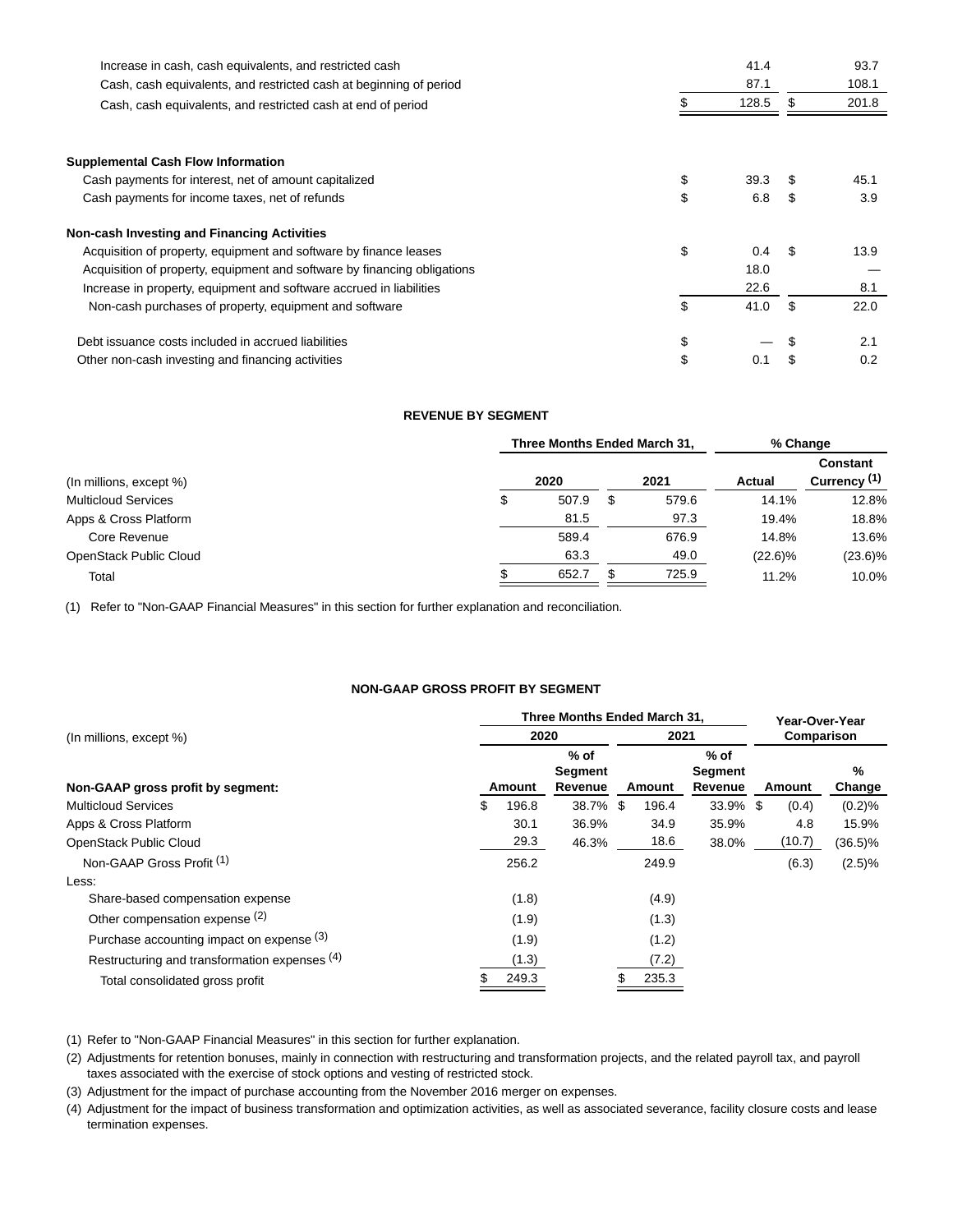|                                    | Three Months Ended March 31, |            |      |         |  |  |  |  |  |
|------------------------------------|------------------------------|------------|------|---------|--|--|--|--|--|
| (In millions, except %)            |                              | 2020       |      | 2021    |  |  |  |  |  |
| Bookings                           |                              | $230.5$ \$ |      | 243.5   |  |  |  |  |  |
| Annualized Recurring Revenue (ARR) |                              | 2.482.1    | - \$ | 2.742.6 |  |  |  |  |  |

#### **NON-GAAP FINANCIAL MEASURES**

#### **Constant Currency Revenue**

We use constant currency revenue as an additional metric for understanding and assessing our growth excluding the effect of foreign currency rate fluctuations on our international business operations. Constant currency information compares results between periods as if exchange rates had remained constant period over period and is calculated by translating the non-U.S. dollar income statement balances for the most current period to U.S. dollars using the average exchange rate from the comparative period rather than the actual exchange rates in effect during the respective period. We also believe this is an important metric to help investors evaluate our performance in comparison to prior periods.

|                            | <b>Three</b><br><b>Months Ended</b><br>March 31, 2020 | % Change |         |    |                                        |   |                                           |            |                      |
|----------------------------|-------------------------------------------------------|----------|---------|----|----------------------------------------|---|-------------------------------------------|------------|----------------------|
| (In millions, except %)    | Revenue                                               |          | Revenue |    | Foreign<br>Currency<br>Translation (a) |   | Revenue in<br><b>Constant</b><br>Currency | Actual     | Constant<br>Currency |
| <b>Multicloud Services</b> | \$<br>507.9                                           | S        | 579.6   | \$ | (6.7)                                  | S | 572.9                                     | 14.1%      | 12.8%                |
| Apps & Cross Platform      | 81.5                                                  |          | 97.3    |    | (0.5)                                  |   | 96.8                                      | 19.4%      | 18.8%                |
| OpenStack Public Cloud     | 63.3                                                  |          | 49.0    |    | (0.6)                                  |   | 48.4                                      | $(22.6)\%$ | $(23.6)\%$           |
| Total                      | 652.7                                                 |          | 725.9   | £. | (7.8)                                  |   | 718.1                                     | 11.2%      | 10.0%                |

(a) The effect of foreign currency is calculated by translating current period results using the average exchange rate from the prior comparative period.

## **Non-GAAP Gross Profit**

Our principal measure of segment profitability is segment non-GAAP gross profit. We also present Non-GAAP Gross Profit, which is the aggregate of segment non-GAAP gross profit, because we believe the measure is useful in analyzing trends in our underlying, recurring gross margins. We define Non-GAAP Gross Profit as our consolidated gross profit, adjusted to exclude the impact of share-based compensation expense and other non-recurring or unusual compensation items, purchase accounting-related effects, and certain business transformation-related costs. For a reconciliation of our Non-GAAP Gross Profit to our total consolidated gross profit, see "Non-GAAP Gross Profit by Segment" above.

#### **Non-GAAP Income (Loss), Non-GAAP Operating Profit and Adjusted EBITDA**

We present Non-GAAP Net Income (Loss), Non-GAAP Operating Profit and Adjusted EBITDA because they are a basis upon which management assesses our performance and we believe they are useful to evaluating our financial performance. We believe that excluding items from net income that may not be indicative of, or are unrelated to, our core operating results, and that may vary in frequency or magnitude, enhances the comparability of our results and provides a better baseline for analyzing trends in our business.

We define Non-GAAP Net Income (Loss) as net income (loss) adjusted to exclude the impact of non-cash charges for share-based compensation, special bonuses and other compensation expense, transaction-related costs and adjustments, restructuring and transformation charges, management fees, the amortization of acquired intangible assets and certain other non-operating, non-recurring or non-core gains and losses, as well as the tax effects of these non-GAAP adjustments.

We define Non-GAAP Operating Profit as net income (loss), plus interest expense and income taxes, further adjusted to exclude the impact of non-cash charges for share-based compensation, special bonuses and other compensation expense, transaction-related costs and adjustments, restructuring and transformation charges, management fees, the amortization of acquired intangible assets and certain other non-operating, non-recurring or non-core gains and losses.

We define Adjusted EBITDA as Non-GAAP Operating Profit plus depreciation and amortization.

Non-GAAP Operating Profit and Adjusted EBITDA are management's principal metrics for measuring our underlying financial performance. Adjusted EBITDA, along with other quantitative and qualitative information, is also the principal financial measure used by management and our board of directors in determining performance-based compensation for our management and key employees.

These non-GAAP measures are not intended to imply that we would have generated higher income or avoided net losses if the November 2016 merger and the subsequent transactions and initiatives had not occurred. In the future we may incur expenses or charges such as those added back to calculate Non-GAAP Net Income (Loss), Non-GAAP Operating Profit or Adjusted EBITDA. Our presentation of Non-GAAP Net Income (Loss), Non-GAAP Operating Profit and Adjusted EBITDA should not be construed as an inference that our future results will be unaffected by these items. Other companies, including our peer companies, may calculate similarly-titled measures in a different manner from us, and therefore, our non-GAAP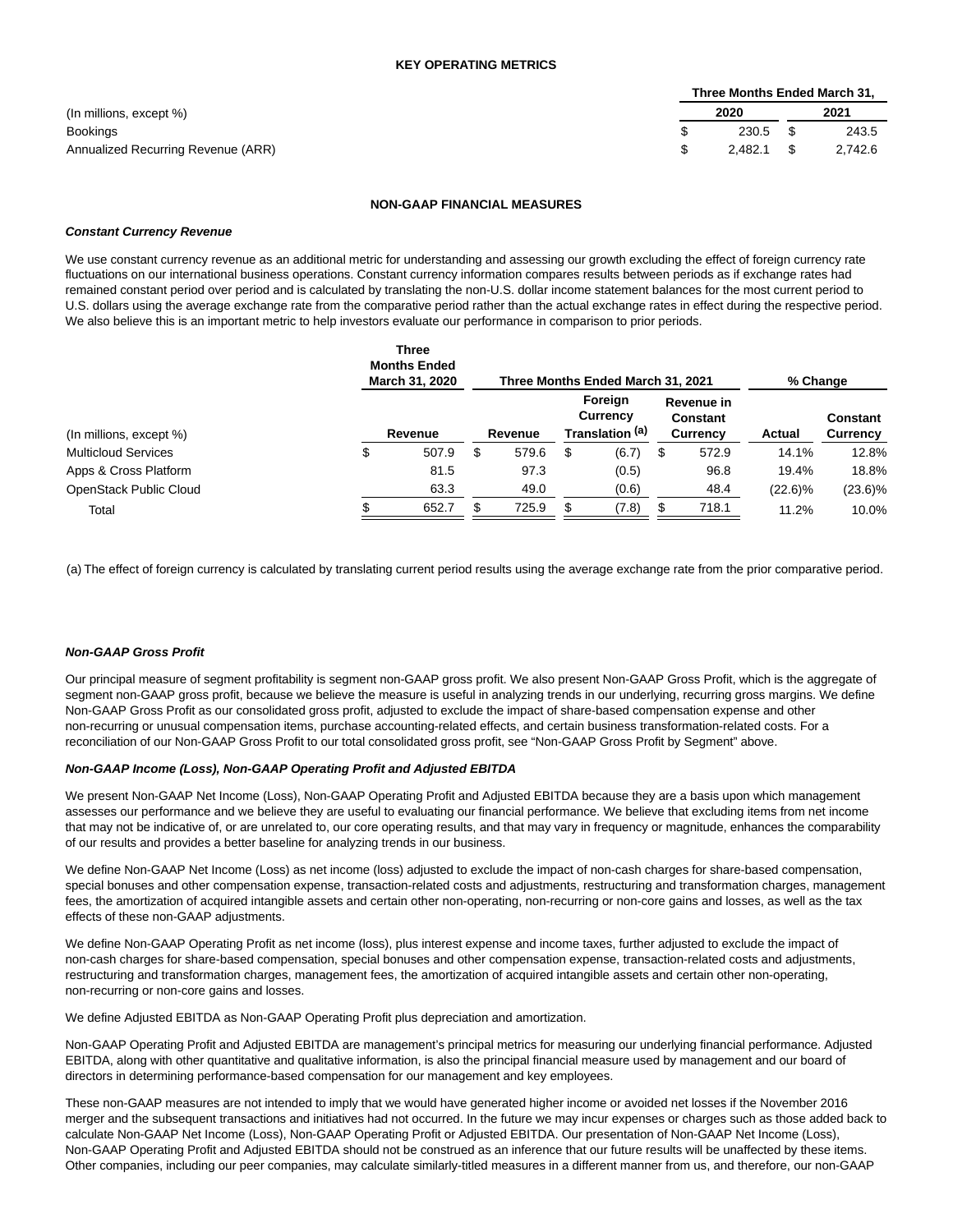measures may not be comparable to similarly-tiled measures of other companies. Investors are cautioned against using these measures to the exclusion of our results in accordance with GAAP.

|                                                    | Three Months Ended March 31, |               |  |  |  |  |  |
|----------------------------------------------------|------------------------------|---------------|--|--|--|--|--|
| (In millions)                                      | 2020                         | 2021          |  |  |  |  |  |
| Net loss                                           | \$<br>(48.2)                 | -\$<br>(64.0) |  |  |  |  |  |
| Share-based compensation expense                   | 7.5                          | 17.2          |  |  |  |  |  |
| Special bonuses and other compensation expense (a) | 8.3                          | 4.0           |  |  |  |  |  |
| Transaction-related adjustments, net (b)           | 8.4                          | 8.4           |  |  |  |  |  |
| Restructuring and transformation expenses (c)      | 15.0                         | 38.6          |  |  |  |  |  |
| Management fees (d)                                | 3.6                          |               |  |  |  |  |  |
| Gain on sale of land                               |                              | (19.9)        |  |  |  |  |  |
| Net loss on divestiture and investments (e)        | 0.1                          | 3.7           |  |  |  |  |  |
| Debt modification and extinguishment costs (f)     |                              | 37.0          |  |  |  |  |  |
| Other expense, net (g)                             | 0.6                          | 1.8           |  |  |  |  |  |
| Amortization of intangible assets (h)              | 44.2                         | 46.4          |  |  |  |  |  |
| Tax effect of non-GAAP adjustments (i)             | (12.5)                       | (24.1)        |  |  |  |  |  |
| Non-GAAP Net Income                                | 27.0                         | 49.1          |  |  |  |  |  |
| Interest expense                                   | 72.0                         | 52.6          |  |  |  |  |  |
| Benefit for income taxes                           | (3.0)                        | (6.9)         |  |  |  |  |  |
| Tax effect of non-GAAP adjustments (i)             | 12.5                         | 24.1          |  |  |  |  |  |
| Non-GAAP Operating Profit                          | 108.5                        | 118.9         |  |  |  |  |  |
| Depreciation (i)                                   | 77.1                         | 61.3          |  |  |  |  |  |
| <b>Adjusted EBITDA</b>                             | 185.6<br>S                   | 180.2<br>\$   |  |  |  |  |  |

(a) Includes expense related to retention bonuses, mainly relating to restructuring and integration projects, and the related payroll tax, senior executive signing bonuses and relocation costs, and payroll taxes associated with the exercise of stock options and vesting of restricted stock.

- (b) Includes legal, professional, accounting and other advisory fees related to the acquisition of Onica in the fourth quarter of 2019 and the IPO in the third quarter of 2020, integration costs of acquired businesses, purchase accounting adjustments (including deferred revenue fair value discount), payroll costs for employees that dedicate significant time to supporting these projects and exploratory acquisition and divestiture costs and expenses related to financing activities.
- (c) Includes consulting and advisory fees related to business transformation and optimization activities, payroll costs for employees that dedicate significant time to these projects, as well as associated severance, facility closure costs and lease termination expenses. We assessed these activities and determined that they did not qualify under the scope of ASC 420 (Exit or Disposal costs).
- (d) Represents historical management fees pursuant to management consulting agreements. The management consulting agreements were terminated effective August 4, 2020, and therefore no management fees have accrued or will be payable for periods after August 4, 2020.
- (e) Includes gains and losses on investment and from dispositions.
- (f) Includes expenses related to the February 2021 Refinancing Transaction.
- (g) Reflects mainly changes in the fair value of foreign currency derivatives.
- (h) All of our intangible assets are attributable to acquisitions, including the November 2016 merger.
- (i) We utilize an estimated structural long-term non-GAAP tax rate in order to provide consistency across reporting periods, removing the effect of non-recurring tax adjustments, which include but are not limited to tax rate changes, U.S. tax reform, share-based compensation, audit conclusions and changes to valuation allowances. When computing this long-term rate for the 2020 and 2021 interim periods, we based it on an average of the 2019 and estimated 2020 tax rates and 2020 and estimated 2021 tax rates, respectively, recomputed to remove the tax effect of non-GAAP pre-tax adjustments and non-recurring tax adjustments, resulting in a structural non-GAAP tax rate of 26% for both periods. The non-GAAP tax rate could be subject to change for a variety of reasons, including the rapidly evolving global tax environment, significant changes in our geographic earnings mix including due to acquisition activity, or other changes to our strategy or business operations. We will re-evaluate our long-term non-GAAP tax rate as appropriate. We believe that making these adjustments facilitates a better evaluation of our current operating performance and comparisons to prior periods.
- (j) Excludes accelerated depreciation expense related to facility closures.

#### **Non-GAAP Earnings Per Share (EPS)**

We define Non-GAAP EPS as Non-GAAP Net Income divided by our GAAP weighted average number of shares outstanding for the period on a diluted basis and further adjusted for the weighted average number of shares associated with securities which are anti-dilutive to GAAP earnings per share but dilutive to Non-GAAP EPS. Management uses Non-GAAP EPS to evaluate the performance of our business on a comparable basis from period to period, including by adjusting for the impact of the issuance of shares that would be dilutive to Non-GAAP EPS.

|                                              | Three Months Ended March 31. |        |  |        |  |
|----------------------------------------------|------------------------------|--------|--|--------|--|
| (In millions, except per share amounts)      |                              | 2020   |  | 2021   |  |
| Net loss attributable to common stockholders |                              | (48.2) |  | (64.0) |  |
| Non-GAAP Net Income                          |                              | 27.0   |  | 49.1   |  |